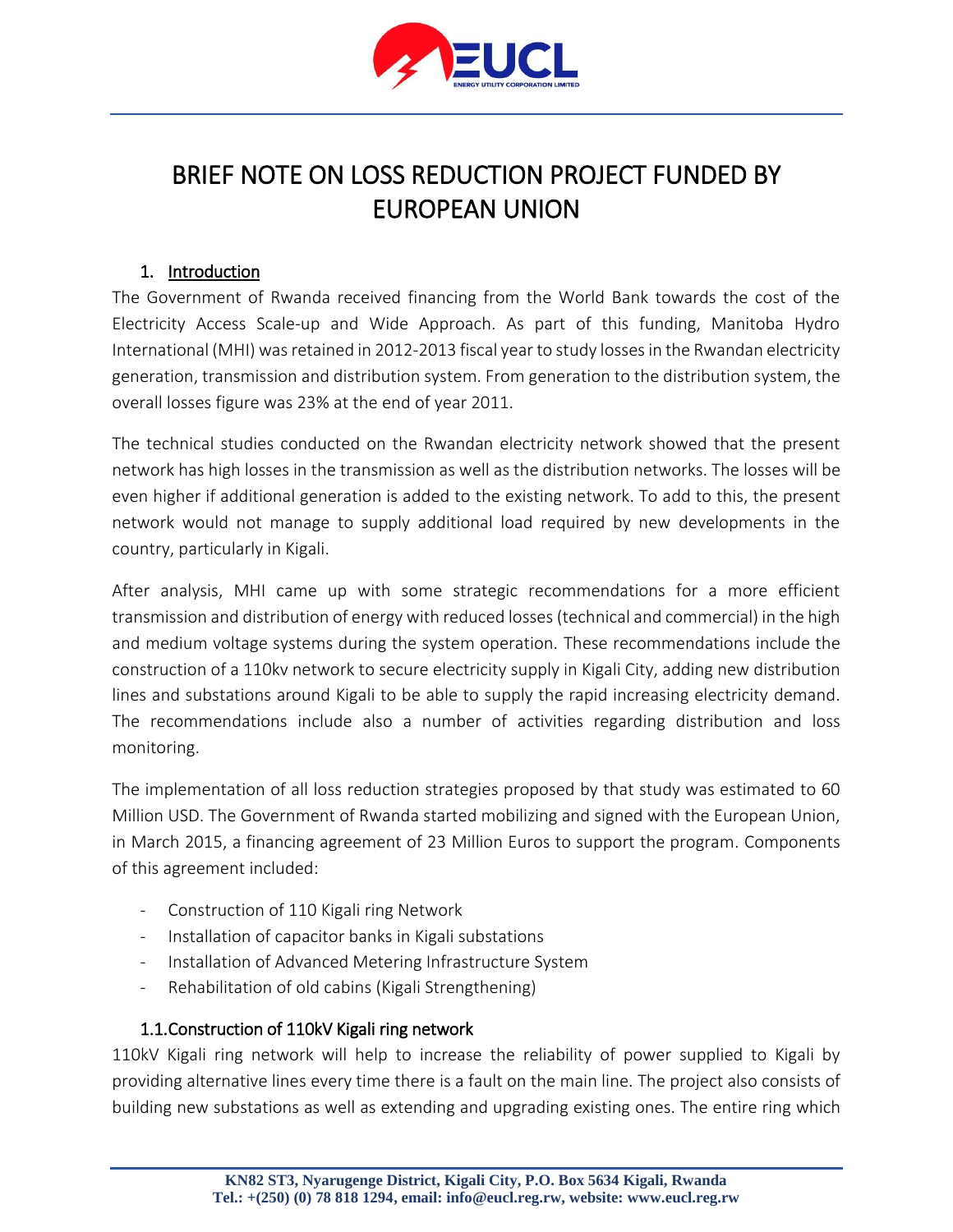

will be done within this project is Jabana-Mont Kigali-Gahanga (Mont Kigali and Jabana are both linked at Gikondo) and will be almost 27km long. Mont Kigali substation which is supplying Nyamirambo, Bugesera, Kamonyi and a big part of Muhanga will be extended and upgraded with two 20MVA transformers replacing an existing 10MVA transformer.

The transmission network will also be extended at Gahanga since the medium voltage line already supplying the area is overloaded and has high losses. This will help to satisfy the demand in Gahanga. For reliability purpose, Gahanga substation will be able to also supply Remera and Kanombe. This gives more flexibility to maintain power supply during maintenance of one substation.

At Jabana one bay will be added in order to be able to connect the new line to the existing substation. Birembo substation is supplying Kagugu, Nyarutarama, Kimihurura, Kimironko, Remera, KSEZ, Kinyinya and Gikomero; to increase the capacity of the substation and system reliability, there will be an addition of a second transformer of 20MVA.

### 1.2.Reactive power compensation

According to MHI study, capabilities of the Kigali network are inadequate to enable the transfer of the energy generated by the new constructed power plants to the consumption centers.

The voltage profile in some areas is very low, which has a negative effect on the quality of supply to the customers, increases losses, and disturbs the system's stability by increasing the risk of voltage collapse.

As an interim measure, a reactive power compensation capacitor bank will be installed at Gikondo 110 kV bus bars.

The implementation of capacitor banks in substations in Kigali area will improve the voltage profile and therefore contribute to the achievement of the objectives of the project.

### 1.3.Installation of Advanced Metering Infrastructure System

Most of the above mentioned estimated losses (23%) originate from the third network due to unbilled energy consumptions by clients, un-identified faulty meters within the network, overloading of transformers etc. Although the losses are being estimated as above, the utility need to accurately measure & reduce the losses in the Distribution network by comparing the distributed energy to the billed energy and this will become possible by installing SMART Energy Meter at every distribution Transformer with the electricity Network.

Meters will be red from one location. The metering system will have a computerized system to facilitate the analysis of losses.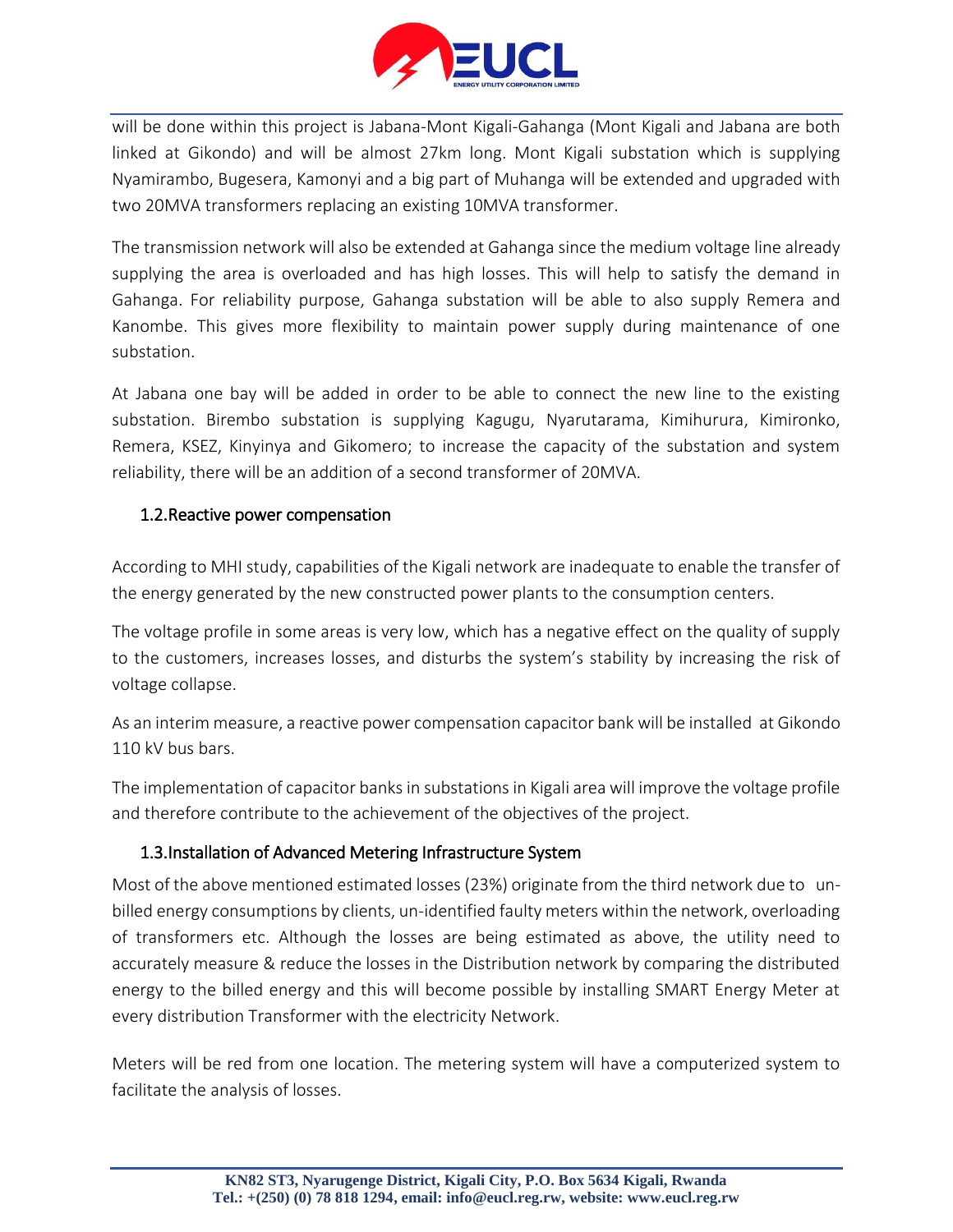

#### KIGALI STRENGTHENING PROJECTS

The current Kigali distribution network comprises old transmission lines and distributions substations which are overloaded, and yet the generated power from plants cannot reach to the end users. Therefore, EUCL has specified 17 old cabins to be rehabilitated including 11 cabins funded by the World Bank and 6 cabins funded by EUCL. Aforesaid cabins will be also integrated in the existing SCADA system in order to be monitored by NECC.

#### Table 1: details of projects progress

| <b>No</b>      | PROJECTS DESCRIPTION             | <b>CONTRACTOR</b>        | <b>CONTRACT</b><br><b>DURATION</b> | <b>CONTRACT EFFECTIVENESS DATE</b> |
|----------------|----------------------------------|--------------------------|------------------------------------|------------------------------------|
|                |                                  |                          |                                    |                                    |
| $\mathbf{1}$   | Supply and Installation of       | Eltel Networks TE AB     | 450 calendar days                  | 17 Oct 2016                        |
|                | materials for the                |                          |                                    |                                    |
|                | construction of 110kV line       |                          |                                    |                                    |
|                | Jabana - Mont Kigali- Gahanga    |                          |                                    |                                    |
| $\overline{2}$ | Supply and installation of       | Eltel Networks TE AB     | 450 calendar days                  | 17 Oct 2016                        |
|                | Materials for the extension      |                          |                                    |                                    |
|                | and upgrade of mount Kigali      |                          |                                    |                                    |
|                | substation, construction of      |                          |                                    |                                    |
|                | New gahanga substation and       |                          |                                    |                                    |
|                | installation of second           |                          |                                    |                                    |
|                | transformer at Birembo           |                          |                                    |                                    |
|                | substation                       |                          |                                    |                                    |
| $\mathsf{3}$   | Supply and Installation of       | <b>HUAWEI</b>            | 365 calendar days                  | 28 Jun 2016                        |
|                | Advanced metering                | <b>TECHNOLOGIES</b>      |                                    |                                    |
|                | infrastructure for loss          | (Rwanda) Itd &           |                                    |                                    |
|                | monitoring (Smart meter)         | <b>HUAWEI</b>            |                                    |                                    |
|                |                                  | <b>TECHNOLOGIES</b>      |                                    |                                    |
|                |                                  | Company (Nigeria) ltd    |                                    |                                    |
| $\overline{4}$ | Reactive<br>Power                | Contractor<br>not<br>yet |                                    |                                    |
|                | Compensation<br>Project          | published, it is<br>at   |                                    |                                    |
|                | (Installation<br>Capacitor<br>of | notification phase and   |                                    |                                    |
|                | Banks)                           | soon will start          |                                    |                                    |
| 5              | Rehabilitation- upgrade of six   | <b>MRI</b>               | 11 months                          | 31 Aug 2016                        |
|                | (06) switching substation in     |                          |                                    |                                    |
|                | Kigali                           |                          |                                    |                                    |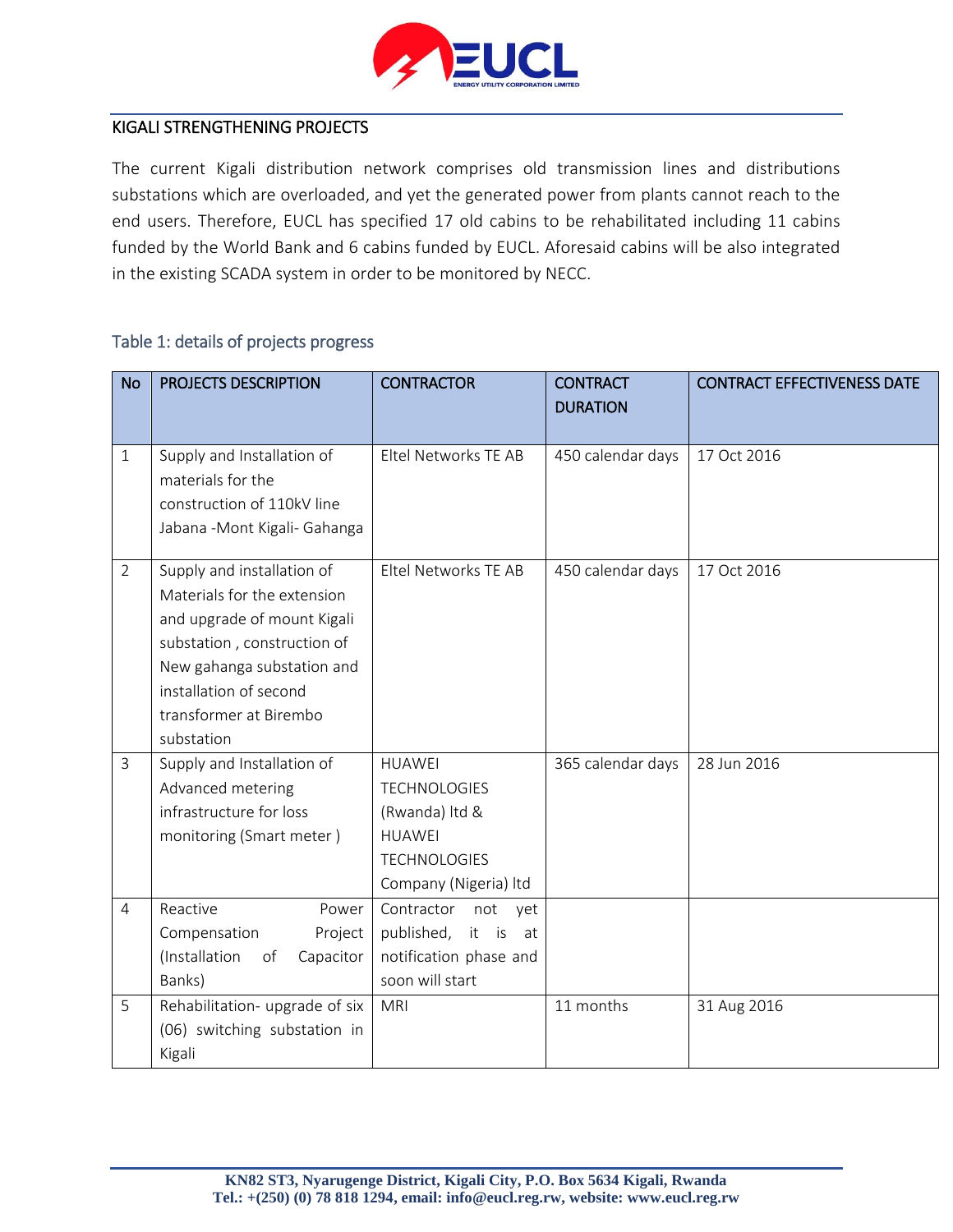

| Rehabilitation of 11 cabins by $\vert$ Contractor not yet |                     |  |  |
|-----------------------------------------------------------|---------------------|--|--|
| <b>WB</b>                                                 | published, it is at |  |  |
|                                                           | notification        |  |  |

# DIFFERENT SITES PHOTOS



*Official sites handover for Kigali ring Jabana* 



*Mont Kigali SS site fencing*